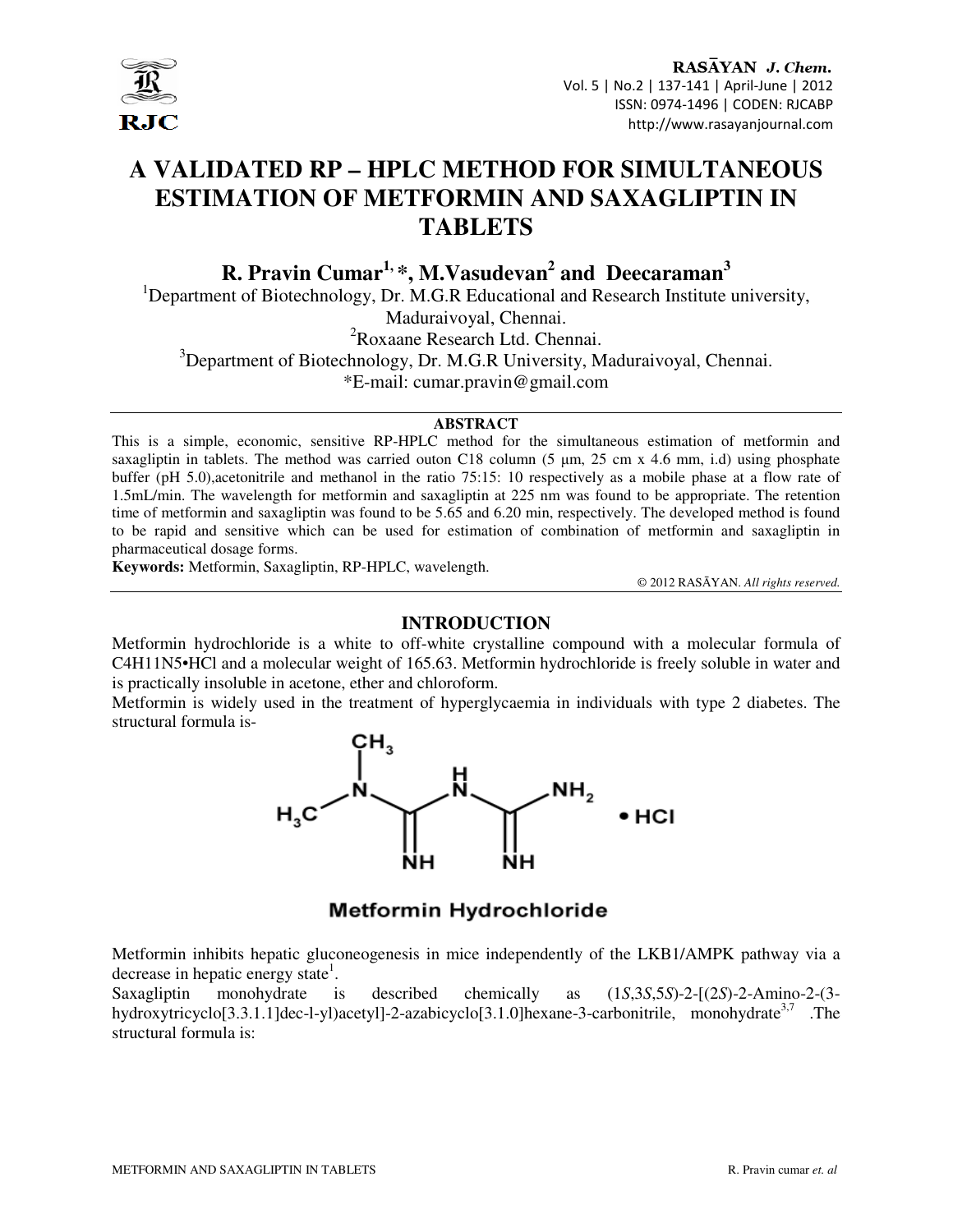

Saxagliptin monohydrate is a white to light yellow or light brown, non-hygroscopic, crystalline powder. It is sparingly soluble in water at  $24^{\circ}C \pm 3^{\circ}C$ , slightly soluble in ethyl acetate, and soluble in methanol, ethanol, isopropyl alcohol, acetonitrile, acetone, and polyethylene glycol 400 (PEG 400). Saxagliptin is a new oral hypoglycaemic (anti-diabetic drug) of the new dipeptidyl peptidase-4 (DPP-4) inhibitor class of drugs<sup>2</sup>, licensed for the treatment of type II diabetes in combination with either metformin, a sulphonylurea or a thiazolidinedione.

Saxagliptin once daily added to metformin therapy was generally well tolerated and led to statistically significant improvements in glycaemic indexes versus placebo added to metformin in patients with type 2 diabetes inadequately controlled with metformin alone<sup>4</sup>.

#### **EXPERIMENTAL**

Acetonitrile and methanol used were of HPLC grade and obtained from Merck Chemicals.All other chemicals used were of AR grade and obtained from SD Fine Chemicals, Mumbai. Reference standards of metformin and saxagliptin were obtained from Bizten Impex, India.

#### **Instrumentation**

Quantitative HPLC was performed on a isocratic HPLC of SHIMADZU prominenceconsisting of LC – 20AT liquid pump, manual with 20µL sample injection loop and SPD20A UV-visible absorbance detector. The output – signal was monitored and integrated byShimadzu spin chrome software.

#### **Chromatographic conditions**

The process was carried out on C18 column (5µm, 25 cm x 4.6 mm, *i.d*) using the mobilephase consisting of phosphate buffer (pH 5.0), acetonitrile and methanol in the ratio(70:15: 10 v/v) respectively at a flow rate of 1.5mL/minutes. Wavelength was adjusted to 225 nm. The mobile phase was filtered through 0.2  $\mu$ membrane filter and sonicated for 15 min.

#### **Preparation of solutions**

Standard solution of the pure drug was prepared by dissolving 500 mg of metforminhydrochlorideand 5 mg of saxagliptinhydrochloride in a 100 mL volumetric flask using 25 mL of water.Then the volume made up to the mark with the water. Appropriate volume from thissolution was further diluted to get appropriate concentration levels according to therequirement.Ten tablets were weighed the average weight was determined and these werepowdered. Sample solution was then prepared by dissolving the powdered tablets equivalentto 500 mg of metformine and 5 mg of saxagliptin in a 100 mL of volumetric flask. Then thedrugs were dissolved by using 25 mL water and the volume was made up to the mark withwater. 5 mL of this solution was further diluted to 25 mL with the same solvent.50 $\mu$ L of solution was injected into HPLC system to obtain chromatogram for standarddrug solution and sample solution. Concentrations of metformin and saxagliptin in theformulation were calculated by comparing AUC of the sample with that of the standard.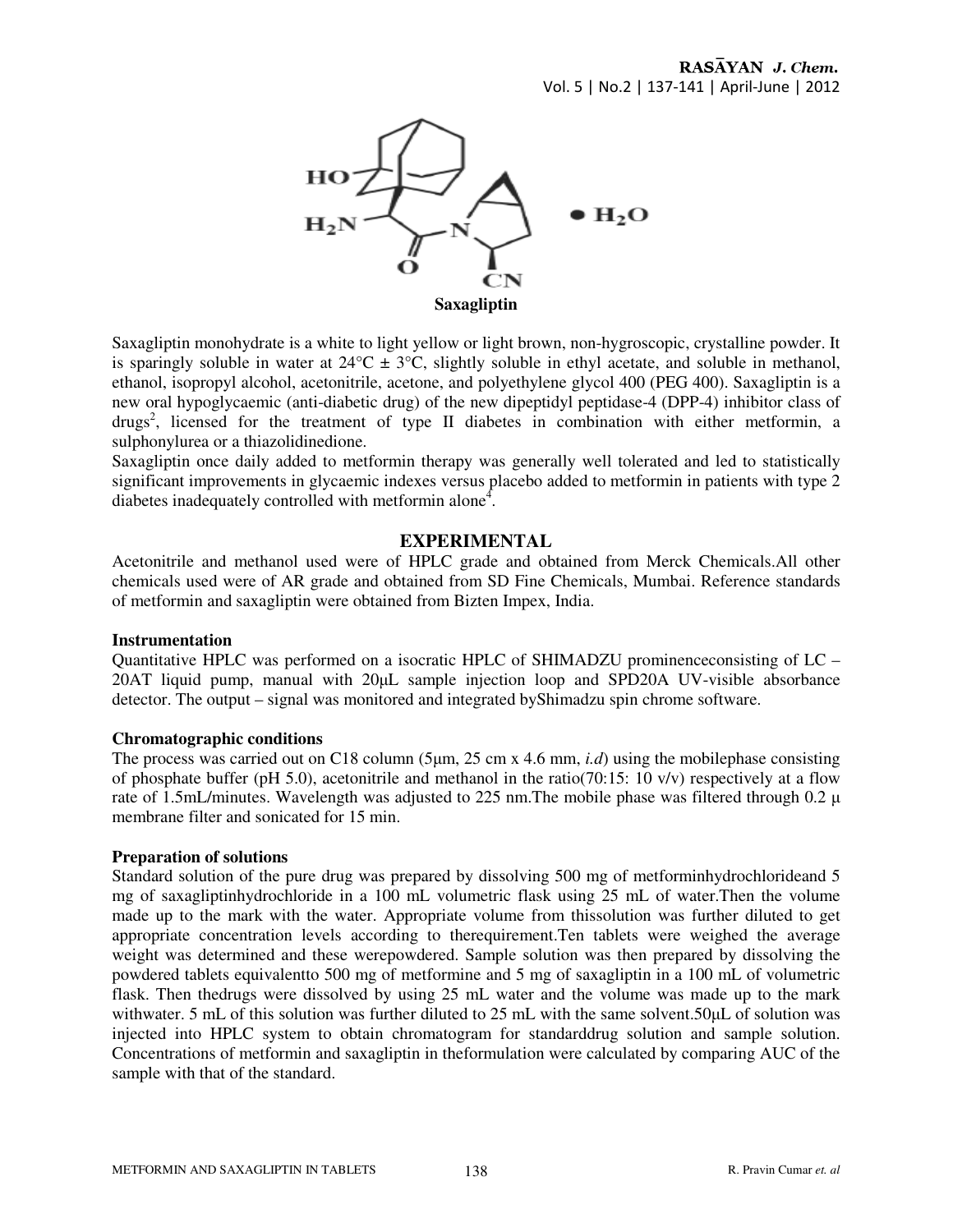#### **Assay method**

With the optimized chromatographic conditions, a steady baseline was recorded, the mixedstandard solution was injected and the chromatogram was recorded. The retention time ofmetformin and saxagliptin was found to be 4.657 and 6.200 min respectively. This procedurewas repeated for the sample solution obtained from the formulation (Table-1) and recoverystudies (Table-2).

|                            | Parameters | RT    | <b>AUC</b> | No.<br>of<br>Theoritical<br>Plates | Tailing factor |
|----------------------------|------------|-------|------------|------------------------------------|----------------|
| Metformin<br>Hydrochloride | Mean       | 7.340 | 780503     | 760.11                             | 1.36           |
|                            | S.D        | 0.033 | 535.448    | 221.45                             | 0.12           |
|                            | $%$ R.S.D. | 0.44  | 0.686      | 29.13                              | 8.82           |
| Saxagliptin                | Mean       | 2.36  | 141431     | 698.94                             | 1.46           |
|                            | S.D.       | 0.019 | 763.58     | 194.13                             | 0.12           |
|                            | $%$ R.S.D. | 0.80  | 0.53       | 27.77                              | 8.2            |

#### Table-1: System suitability parameters

#### Table-2: Data of Validation

| S.No.            | <b>Validation Parameters</b>                                     | Metformin    | Saxagliptin                   |  |  |
|------------------|------------------------------------------------------------------|--------------|-------------------------------|--|--|
| 1.               | Specificity                                                      | placebo      | Should not interfere with the |  |  |
| 2.               | Linearity $(r2)$                                                 | 0.999        | 0.998                         |  |  |
| 3.               | Precision (%RSD)                                                 | 0.8          | 2.18                          |  |  |
| $\overline{4}$ . | Accuracy ( $%$ found)                                            | 100.032      | 100.09                        |  |  |
| 5.               | Robustness (%RSD)<br>Same Mobile Phase<br>Different Mobile Phase | 0.18<br>0.39 | 0.40<br>1.5                   |  |  |

## **Method validation**

## **System suitability**

Three replicates of reference standard of Metformin and saxagliptin were injected. Peak report and columnperformance report were recorded for allchromatogram.

## **Precision**

Sample solutions where checked for repeatability and intermediate precision

## **Repeatability**

Sample solution were prepared as per test method and injected six times. Intermediate Precision: Sample solution was prepared as per test method and study was conducted by two analysts as per test method.

## **Accuracy**

Drug assay was performed in triplicate as per test method in each volumetric flask for each spike level to get the concentration of drugs equivalent to 50%, 75%, 100%, 125% and 150% of the labelled amount as per the test method. The average % recovery was calculated.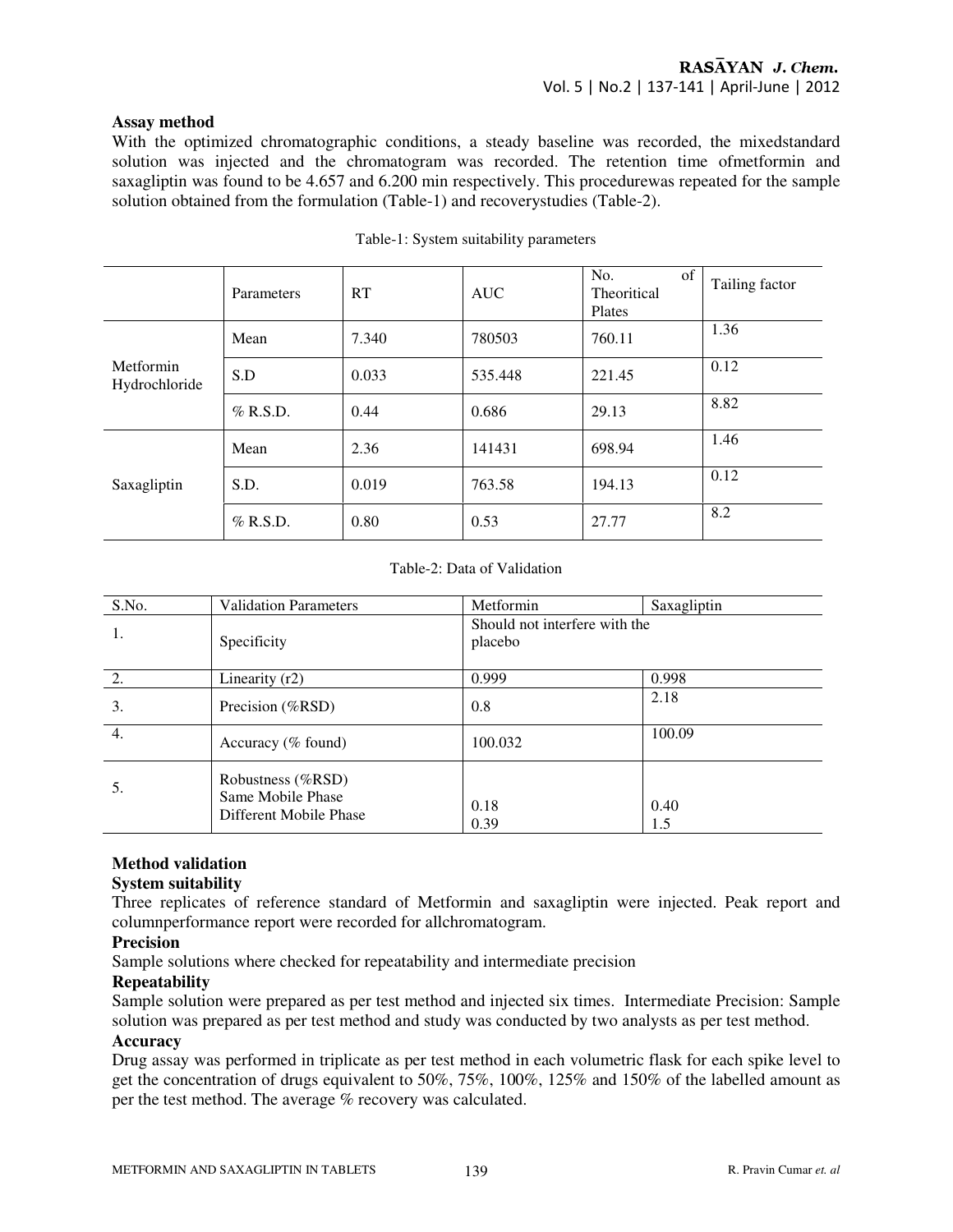#### **Ruggedness**

Mobile phase variability study was conducted on different mobile phase. Three samples were prepared and each was analysed as per test method.

## **RESULTS AND DISCUSSION**

The typical chromatogram obtained from the formulation is presented in Figure 1. Theretention time for metformin and saxagliptin was found to be 4.657 and 6.200 minutesrespectively. Peaks were well resolved with resolution of 6.986 between the two drugs andwere symmetrical in shape with asymmetry factor less than 2.00.

#### **System suitability**

The % RSD for the retention times and peak area responses of principal peak from five replicate injections were found to be less than 2%. Table-1.

#### **Precision**

The mean of the individual assays of Metformin was 101.76% and saxagliptin was 99.23% which lied in the limits (98%-102%). The % RSD was found to be not more than 2%.

#### **Accuracy**

The Mean % recovery of Metformin was 100.9 % and saxagliptin was 100.03% which lied between 98%- 102%.

#### **Ruggedness**

The Mean % Assay of Metformin was 100.22 % and Saxagliptin was 100.13% which lied between 98%- 102%. The % RSD was not more than 2%. The method validation Parameters are given in Table- 2.



Fig.-1: Chromatogram showing the peaks for metformine and saxagliptin

## **CONCLUSION**

The proposed method was found to be simple, precise, accurate and rapid for determination of metformin and saxagliptin from tablets. The mobile phase is simple to prepare and economical. The sample recoveries in all formulations were in good agreement with their respective label claims. Hence, it can be easily and conveniently adopted for routine analysis of metformin and saxagliptin in tablets.